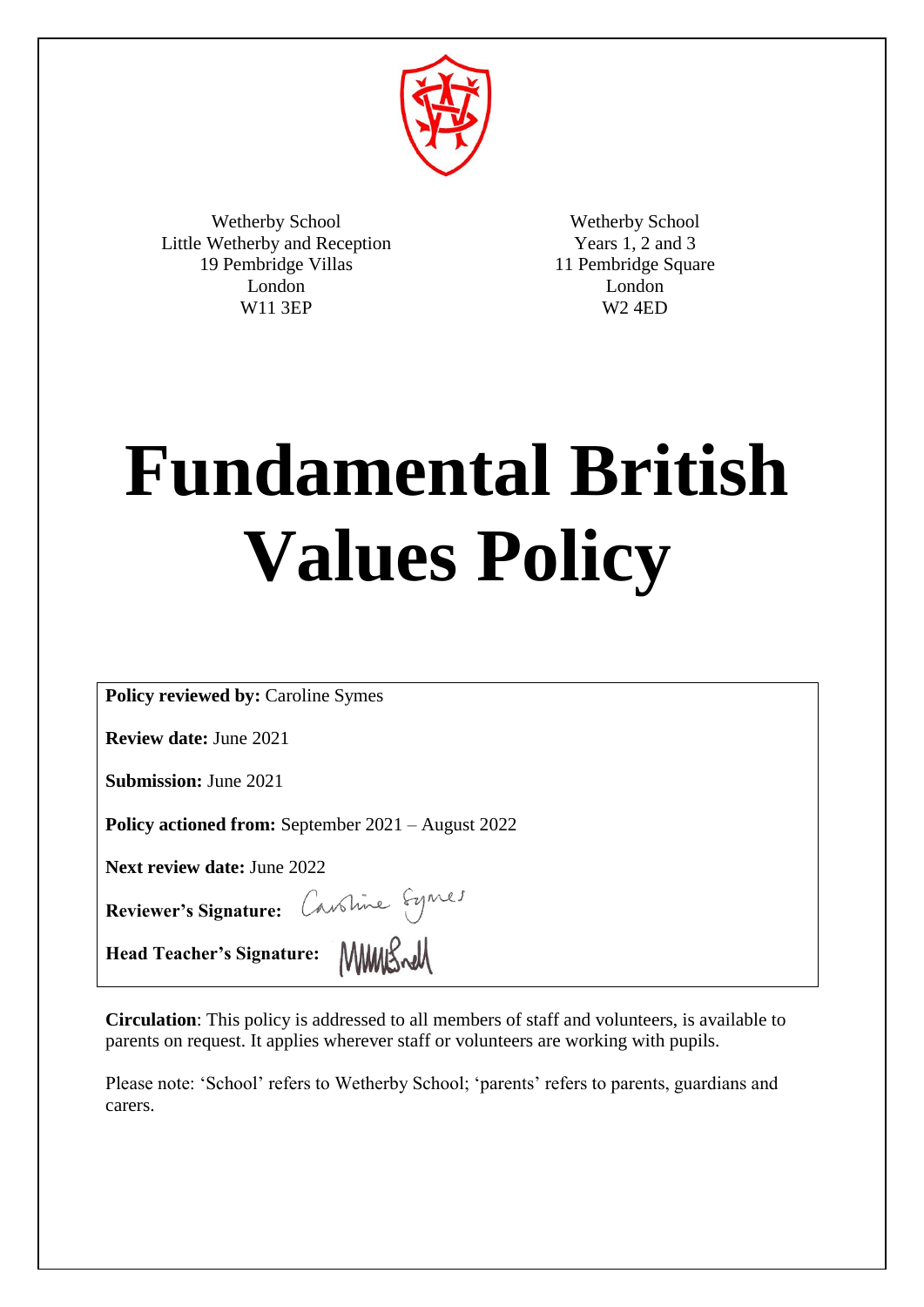# **Wetherby School**



# **Fundamental British Values Policy**

This policy applies to all children in the school, including those in the EYFS.

# **Policy Statement**

Fundamental British Values, outlined by the government as democracy, the rule of law, individual liberty, and mutual respect and tolerance to those with different faiths and beliefs, are an essential part of the curriculum. They are covered in a variety of different ways throughout the school, from EYFS to Year Three. All schools have a duty to 'actively promote' the fundamental British values to ensure young people leave school prepared for life in modern Britain.

Wetherby School actively promotes the Department for Education's five-part definition of British values:

- Democracy
- The rule of law
- Individual liberty
- Mutual respect
- Tolerance of those of different faiths and beliefs

Under guidance from 'Promoting fundamental British Values as part of SMSC in schools' 2014, Wetherby School follows the recommendations of the Education Act 2002, section 78, to promote the spiritual, moral, social and cultural (SMSC) development of our pupils, which can be demonstrated through actively promoting fundamental British values.

Fundamental British values are rooted in respect and tolerance for people of all faiths, races and cultures. Pupils are encouraged to develop a deeper awareness and understanding of what it means to be a good citizen in Britain today. Pupil voice plays an important part in driving the school forward and varying levels of school rules provide the foundation on which this can be achieved.

## **Wetherby Vision and Aims**

# **Dream big, do your best, be ready**

Wetherby is a vibrant community dedicated to providing the opportunity to pursue dreams, personal excellence and individual growth while celebrating grace, grit and courage.

# **Dream Big**

- Pupils are encouraged to develop the skills and proactive mindset to follow their dreams.
- Contribution and effort is celebrated as much as achievement.

# **Do Your Best**

- Our curriculum promotes fun, inspires curiosity and ignites a love of learning.
- We provide personalised learning experiences to cater for the individual needs of pupils.

# **Be Ready**

- Pupils are encouraged to express their own views with confidence while learning to respect the opinions and diversity of others.
- We instil the values of resilience, honesty and kindness to equip them with the selfconfidence for future life.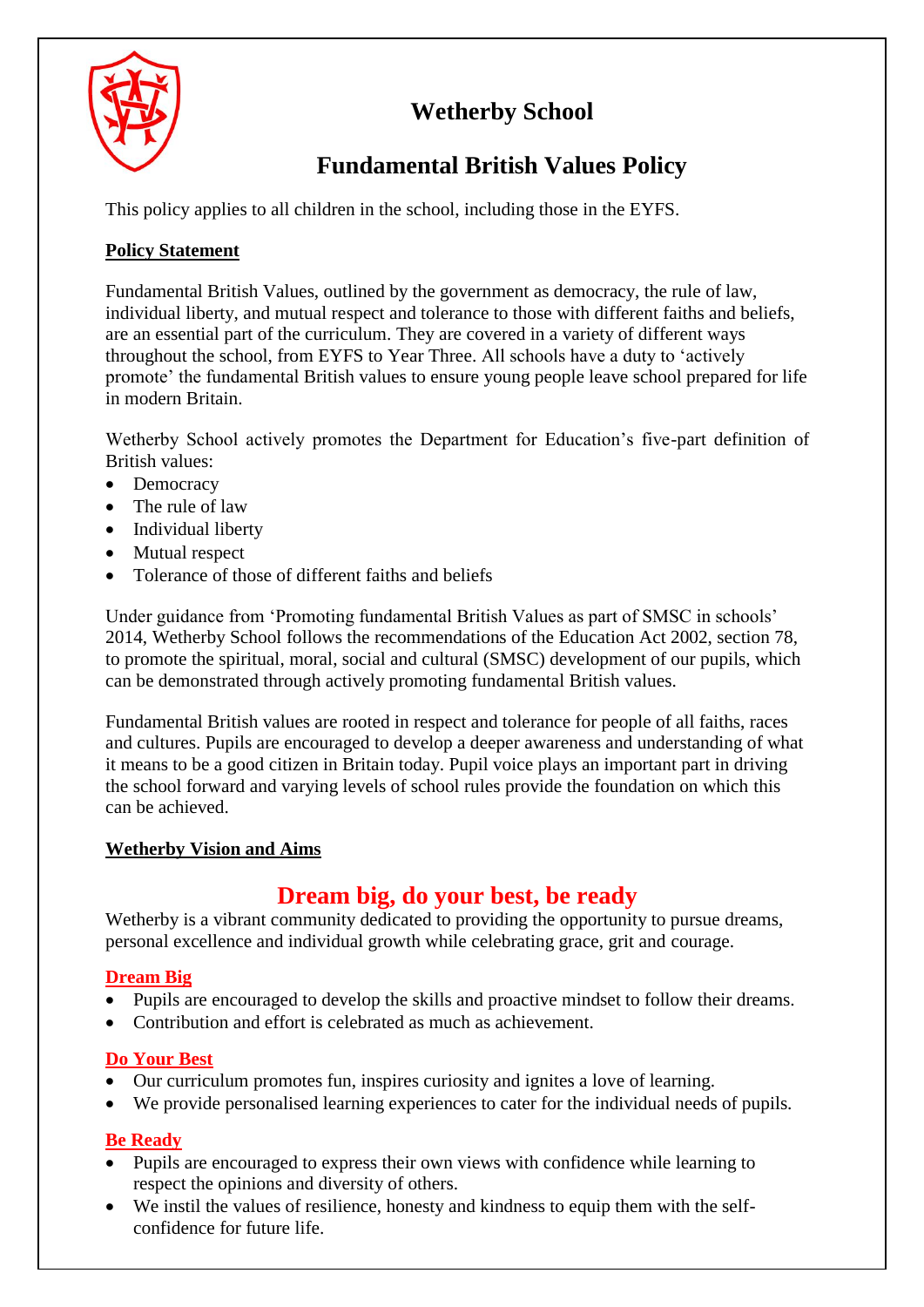We offer a holistic approach to education which fosters positive relationships between home, school and the local community.

#### **Aims and objectives of this policy**

- To take into account guidance from 'Promoting Fundamental British Values as part of SMSC in schools' 2014
- To promote democracy, the rule of law, individual liberty, and mutual respect and tolerance to those with different faiths and beliefs
- To enable pupils to distinguish right from wrong
- To further tolerance, harmony and mutual respect
- To enable pupils to develop self-knowledge, self-esteem and self-confidence
- To encourage pupils to take responsibility for their behaviour, show initiative and contribute positively to their community and society as a whole
- To promote the spiritual, moral, social and cultural development of our pupils
- To understand that there are democratic ways of governing and to promote respect for the basis on which law is made and applied in England
- To contribute positively to their community
- To value their own beliefs and the beliefs of others

## **Curriculum**

We aim to promote fundamental British values in a variety of different ways which are inherent to the ethos of Wetherby School.

**Lessons**: Through our whole school PSHE module 'The World Around Us', pupils are taught about the rights of the individual, being a good citizen and looking after our world.

**Assemblies**: Assemblies about varying aspects of fundamental British values take place regularly. Visitors are welcomed to the school to speak and teach on diverse subjects promoting fundamental British values, such as first aid, the police, fire and ambulance service and journalism. The boys also engage in trips, such as visiting a synagogue or The Tower of London. The pupils are engaged in projects which contribute to the community or society as a whole, such as a whole school Readathon to raise funds for local charities and contributing to international charities such as the Lighthouse project which supports political refugees.

Wetherby School realises the aims and objectives above in the following ways:

### **Democracy**

- Class elections to select school councillors for each class from Reception to Year 3. These are re-elected termly
- School Council ascertain the views of their peers on a range of aspects of school provision and either make decisions regarding these or put their views to the school leadership team.
- Class votes for winners of various in-school competitions
- Pupils and parents vote for charities the school supports
- Pupil and parent questionnaires are completed to gather their views and their responses inform on-going work in school
- All staff contribute to the school development plan and are actively involved in forming policy
- Taking part in debates in debating clubs and use of Votes for Schools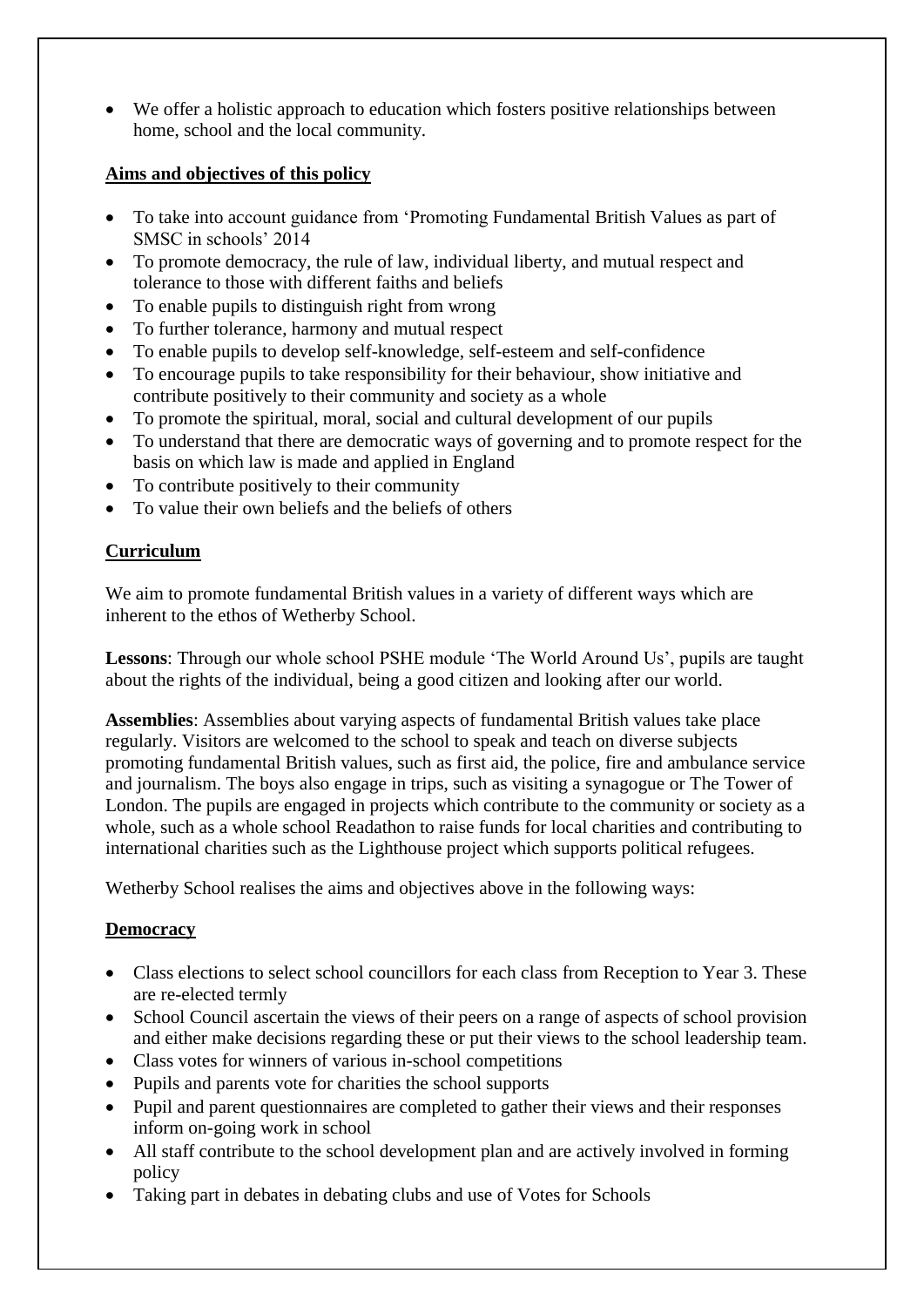- The Ancient Greeks (and foundations of democracy) unit is a key component of topic work in Year 3
- Our teaching and assessment procedures encourage pupils to take ownership of their own learning
- Ensuring that all boys are listened to by adults and that action is taken where relevant.
- With regard to PSED: self-confidence and self-awareness, Little Wetherby are encouraged to give opinions, understand and accept each other's feelings and talk about them. Sometimes they help to make decisions within Little Wetherby.

# **The Rule of Law**

- All pupils are taught the reasons why rules for conduct in and out of school are important; they value and respect the school's rules to always being a Wetherby Ambassador.
- All year groups create and agree to the 'class rules'
- Rewards and sanctions for following the rules or choosing not to follow the rules are embedded and used consistently by all
- The school's Behaviour and Discipline Policy is upheld and promoted. Good behaviour is rewarded with behaviour points, certificates, prizes, stickers, Dojo points, extra 'Golden' time, recognised in assemblies and a special pizza lunch for well behaved boys
- Boys are taught that all people living in Britain are subject to its law, irrespective of their personal views about what is right or wrong
- PSHE (Learning for Life) lessons teach the importance of having rules
- Religious Education lessons examine the difference between religious law and state law
- Pupils are taught to realise that different rules are applied in varying situations e.g. games lessons
- Pupils are given opportunities to meet with members of the wider community to develop a greater understanding of and respect for rules / law in society; e.g. visits from the police, fire and ambulance service to reinforce the message of right and wrong
- With regard to PSED: managing feelings and behaviour, Little Wetherby staff discuss a code of behaviour and ensure that all boys understand the rules and that they apply to everyone. They are also taught to understand their own behaviour, the consequences of their behaviour and the effect that this can have on others. They are taught to distinguish right from wrong

## **Individual Liberties**

- Pupils are given the opportunity to make choices in all aspects of their work and life in school
- Pupils know and respect that individuals have a right to different opinions and views
- Pupils show respect for the views of others and are taught how to tolerate each other by 'agreeing to disagree' knowing it is not any single viewpoint that is right or wrong
- Pupils are encouraged to see behaviour in terms of good and poor behaviour choices to develop responsibility for their own actions
- Pupils understand how to tackle and prevent bullying and are taught to seek help straight away from others in and out of school
- Pupils are encouraged to know, understand and exercise their rights and personal freedoms and advised how to exercise these safely, e.g. through our E-Safety and PSHE lessons
- Pupils are given the freedom to make choices, e.g. lunch options, participation in extracurricular clubs and opportunities
- Through our PSHE programme we actively teach the boys to have a Growth Mindset in order to choose to take risks in their learning and develop resilience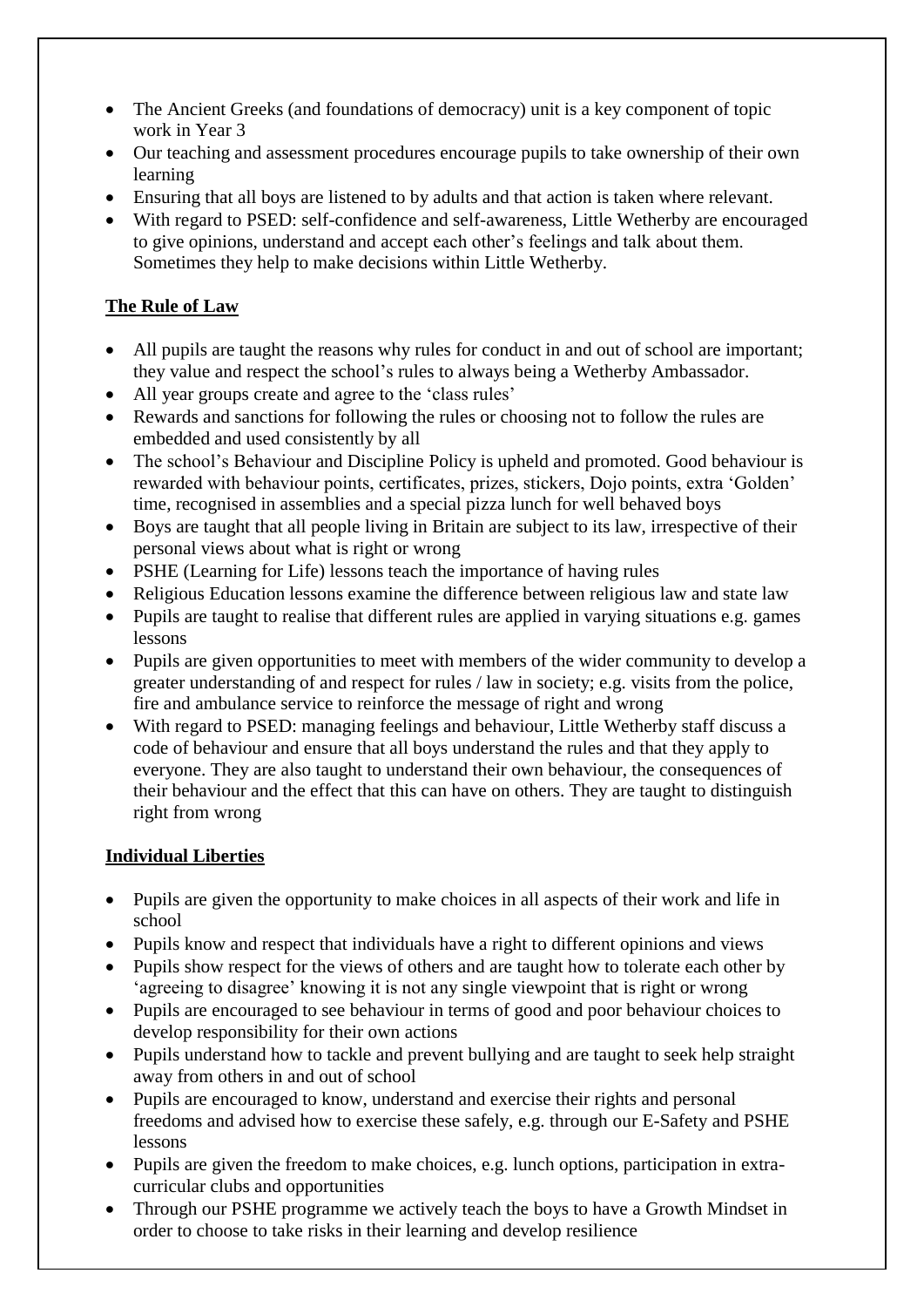With regard to PSED: self-confidence and self-awareness, KUW: people and communities, pupils in Little Wetherby are encouraged to develop confidence in their ability to make good choices, to explore the language of feelings and responsibility, reflect on their differences and understand that they are free to have differing opinions

# **Mutual Respect**

- Boys are encouraged to share and celebrate their unique identities and recognise that differences in views can be a strength, not an issue
- The school teaches an age-appropriate understanding of the problems of identifying and combatting discrimination
- Pupils are taught to respect and recognise others' success
- The school community is culturally diverse and multi-faith and the school's ethos and curriculum content is reflective of this
- Boys are recognised for demonstrating respect, manners, care, responsible behaviour, helpfulness and hardworking attitudes
- Our annual mental health awareness day includes activities showing care, kindness and respect for others
- We hold a Kindness Pop Up Day each year
- Regular support for charity. e.g. Remembrance Day, Christmas Jumper Day for Save the Children
- Harvest Festival donating food for and helping at the local food bank
- Wrap Up London donating coats to the homeless in the borough
- With regard to PSED: managing feelings and behaviour and making relationships and KUW: people and communities, Little Wetherby promotes an ethos of inclusivity and tolerance where each view, faith, culture and race is valued. Pupils are taught about different cultures and the similarities and differences between themselves and others. Staff also celebrate diversity and challenge stereotypes by sharing stores and providing resources and activities that challenge gender, cultural and racial stereotypes

We have particular regard to the Protected Characteristics as outlined in the 2010 Act, namely:

- Age
- Disability
- Gender reassignment
- Marriage and civil partnership
- Pregnancy and maternity
- Race
- Religion and belief
- Sex and sexual orientation
- The school's ethos embodies the value of the individual.
- The school's ethos and aims are central to promoting respect, tolerance and celebrating difference.

# **Tolerance of different faiths and beliefs**

- Wetherby School reflects our diverse community by actively promoting and teaching about different faiths
- Similarities are explored and celebrated and value given to all major religious celebrations
- Pupils are happy to learn about different faiths and have great appreciation for different religious views